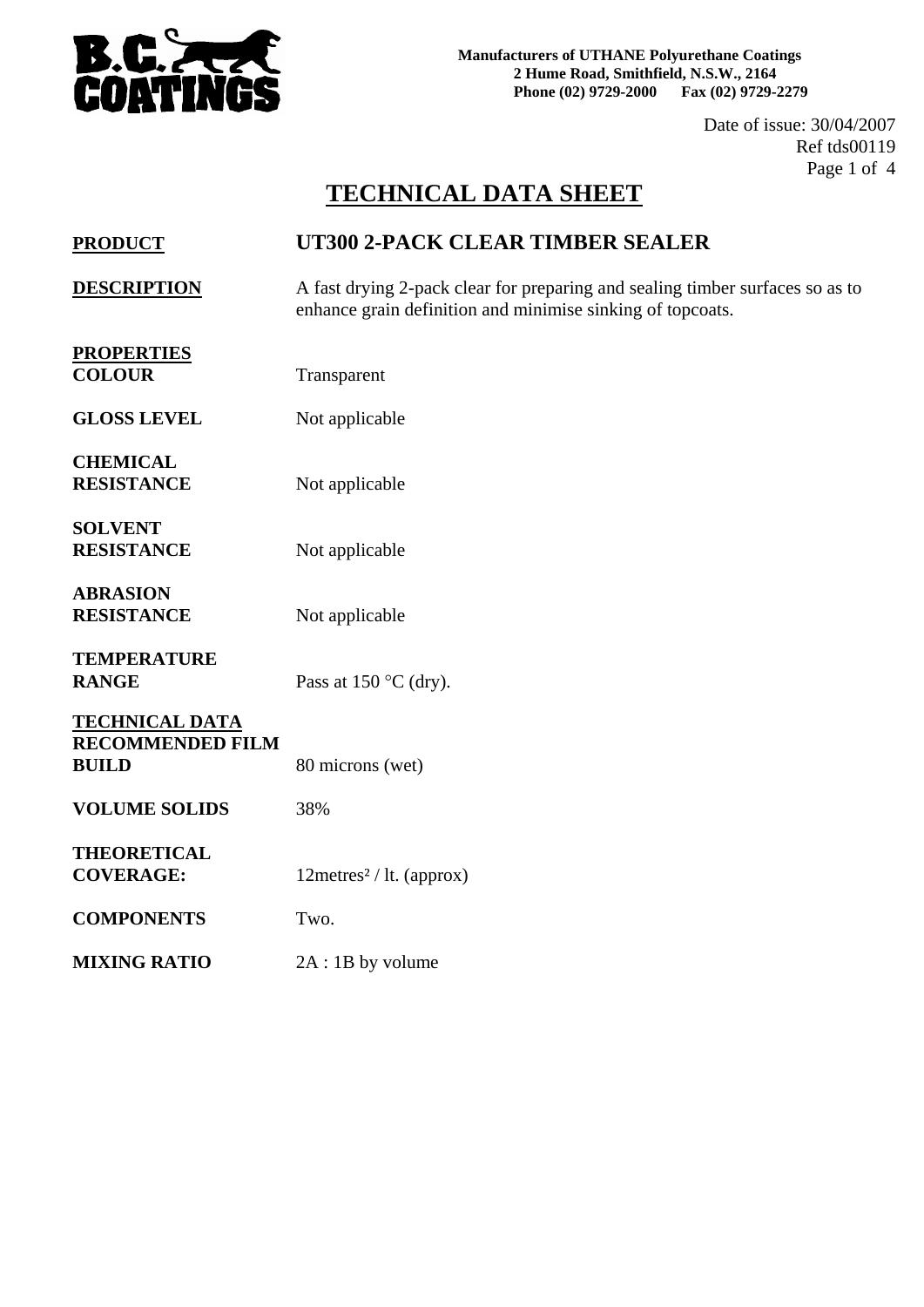

Date of issue: 30/04/2007 Ref tds00119 Page 2 of 4

### **TECHNICAL DATA SHEET UT300 TWO-PACK CLEAR TIMBER SEALER**

| DRYING AT 25 °C                                                           | <b>Touch Dry</b><br>Handleable<br>Sanding                  |                    | 30 minutes<br>1 hour<br>2 hours    |                 |  |
|---------------------------------------------------------------------------|------------------------------------------------------------|--------------------|------------------------------------|-----------------|--|
| <b>CHEMICALLY</b><br><b>ASSISTED DRYING</b><br>AT 25 $\mathrm{^{\circ}C}$ | Touch Dry<br>Handleable<br>Sanding                         |                    | 15 minutes<br>30 minutes<br>1 hour |                 |  |
| POT LIFE AT 25 °C                                                         | 4 hours                                                    |                    |                                    |                 |  |
| <b>APPLICATION</b><br><b>METHODS</b>                                      | Conventional, airless or air assisted airless              |                    |                                    |                 |  |
| <b>FLASHPOINT</b>                                                         | 22 °C                                                      |                    |                                    |                 |  |
| <b>RECOATABILITY</b>                                                      | Must be sanded                                             |                    |                                    |                 |  |
| <b>SHELF LIFE</b>                                                         | 12 months at 25 $\degree$ C in original sealed containers. |                    |                                    |                 |  |
| <b>PACKAGING</b>                                                          | Part A<br>Part B                                           | $2$ lt.<br>$1$ lt. | 4 lt.<br>$2$ lt.                   | 20 lt.<br>5 lt. |  |

#### **SYSTEM RECOMMENDATIONS**

| <b>SUBSTRATE</b> | <b>PREPARATION</b> | <b>COATING</b>                       | <b>FILM BUILD</b>           |
|------------------|--------------------|--------------------------------------|-----------------------------|
|                  |                    | <b>SEQUENCE</b>                      | WET (DRY)                   |
| <b>TIMBER</b>    | Sand and           | $1st$ coat :                         |                             |
|                  | remove dust        | UT300 2-pack Clear Timber Sealer     | 80 microns                  |
|                  |                    | OR                                   |                             |
|                  |                    | UT310 2-pack Clear Timber Sealer     | 80 microns                  |
|                  |                    | $2^{nd}$ coat :                      |                             |
|                  |                    | UT300 2-pack Clear Timber Sealer     | 80 microns                  |
|                  |                    | Finish coat:                         |                             |
|                  |                    | UT900 Series 2-Pack Fast Dry Topcoat | $80 - 100(36 - 45)$ microns |
|                  |                    | OR                                   |                             |
|                  |                    | UT100 Series 2-Pack Acrylic Topcoat  | 100 - 120 (40 - 50) microns |

#### **SURFACE PREPARATION**

initial

**TIMBER** Surface should be dry, clean and free from large gaps or imperfections, an

sand with 180 grit Fre-cut paper is recommended prior to sealing. Remove by blow-off or vacuum all excess dust then apply sealer according to instructions.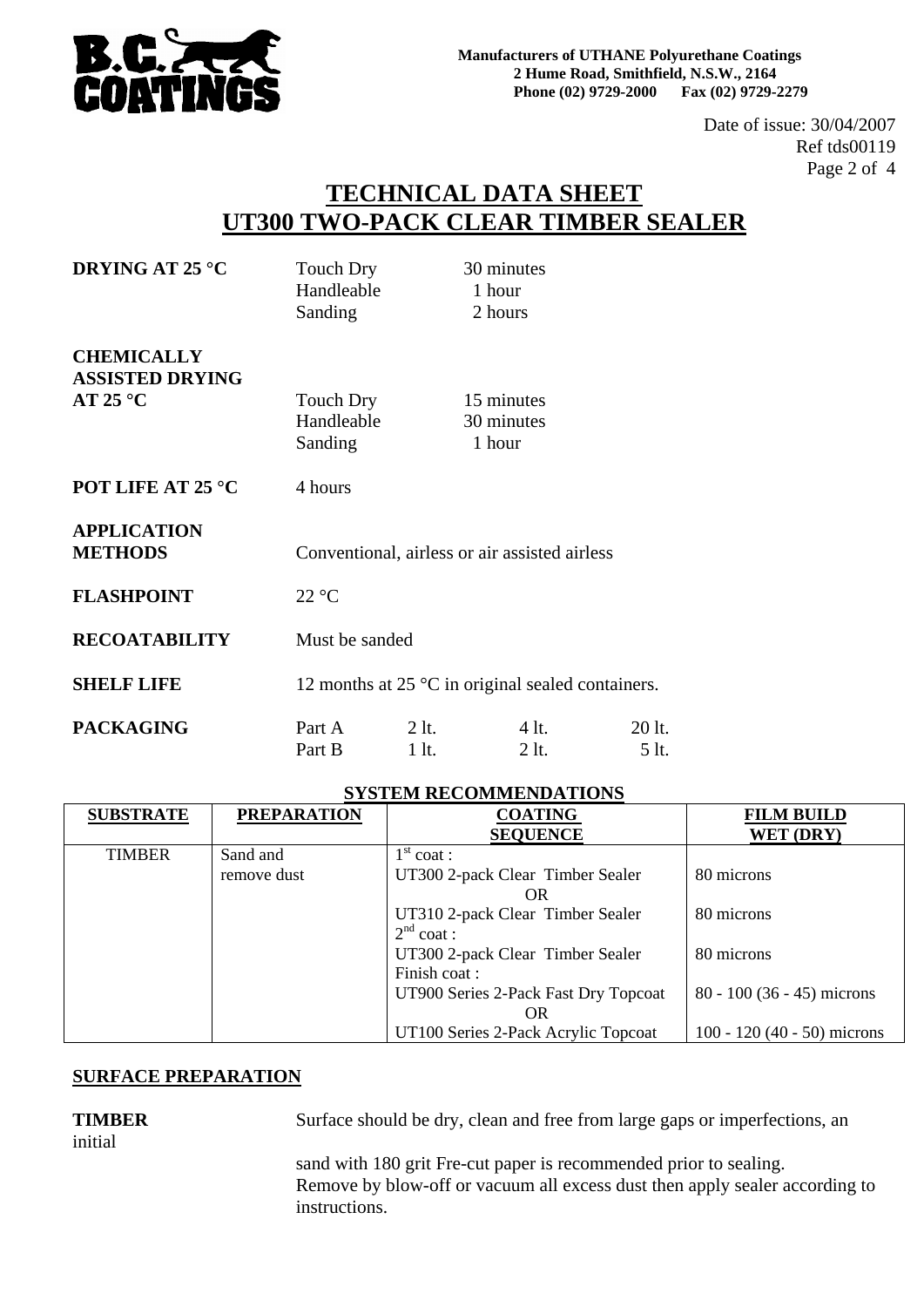

Date of issue: 30/04/2007 Ref tds00119 Page 3 of 4

### **TECHNICAL DATA SHEET UT300 TWO-PACK CLEAR TIMBER SEALER**

| <b>APPLICATION</b>                  |                                                                                                                                                                                                                                                                                                                                                                                                                                                                                                                                                                                                                                                                                                                                                                                                                                                                                                                                                                                            |                                                                                            |                                                              |  |
|-------------------------------------|--------------------------------------------------------------------------------------------------------------------------------------------------------------------------------------------------------------------------------------------------------------------------------------------------------------------------------------------------------------------------------------------------------------------------------------------------------------------------------------------------------------------------------------------------------------------------------------------------------------------------------------------------------------------------------------------------------------------------------------------------------------------------------------------------------------------------------------------------------------------------------------------------------------------------------------------------------------------------------------------|--------------------------------------------------------------------------------------------|--------------------------------------------------------------|--|
| <b>MIXING</b>                       | Mix all of base to all of hardener or in the ratio of $TWO(2)$ parts of base<br>to ONE (1) part hardener by volume for small requirements.                                                                                                                                                                                                                                                                                                                                                                                                                                                                                                                                                                                                                                                                                                                                                                                                                                                 |                                                                                            |                                                              |  |
| <b>THINNING</b>                     | UT300 is designed as a ready for use system therefore thinners should not be<br>required.<br>If thinning is necessary UT100 U-thane Thinner is recommended under normal<br>conditions.                                                                                                                                                                                                                                                                                                                                                                                                                                                                                                                                                                                                                                                                                                                                                                                                     |                                                                                            |                                                              |  |
| <b>SPRAYING</b>                     | Conventional siphon pot : 385 kPa<br>Conventional pressure pot<br>Pressure at pot<br>Pressure at Gun                                                                                                                                                                                                                                                                                                                                                                                                                                                                                                                                                                                                                                                                                                                                                                                                                                                                                       | : $300 \text{ kPa}$ - $450 \text{ kPa}$ $(45 - 65 \text{ psi})$<br>: 65 kPa<br>: $385$ kPa | $(50\text{psi})$<br>$(10 \text{ psi})$<br>$(50 \text{ psi})$ |  |
| <b>EQUIPMENT</b><br><b>CLEANUP</b>  | All equipment should be thoroughly cleaned using UT100 U-thane Thinner or<br><b>BC Coatings Gunwash.</b>                                                                                                                                                                                                                                                                                                                                                                                                                                                                                                                                                                                                                                                                                                                                                                                                                                                                                   |                                                                                            |                                                              |  |
| <b>PRECAUTIONS</b><br><b>SAFETY</b> | Provide adequate ventilation during use.<br>Airflow should be adequate to ensure a comfortable working atmosphere.<br>When spray painting, users should comply with the provisions of the State<br>Spray Painting Regulations.<br>Where this is not possible, operators must use an air supplied respirator<br>Complying with Australian Standards AS1715 and AS1716.<br>This product is flammable and all sources of ignition (flame, pilot lights,<br>furnaces, spark producing switches etc.) must be eliminated in or near the<br>application area.<br>DO NOT SMOKE.<br>This product is polyisocyanate catalysed and the necessary precautions must be<br>observed when handling this material.<br>Avoid contact with skin and eyes.<br>Wear protective goggles and gloves when handling the material.<br>In the case of skin contact, remove contaminated clothing and wash skin<br>thoroughly with clean water.<br>Seek medical attention if eyes are affected by splashes or fumes. |                                                                                            |                                                              |  |